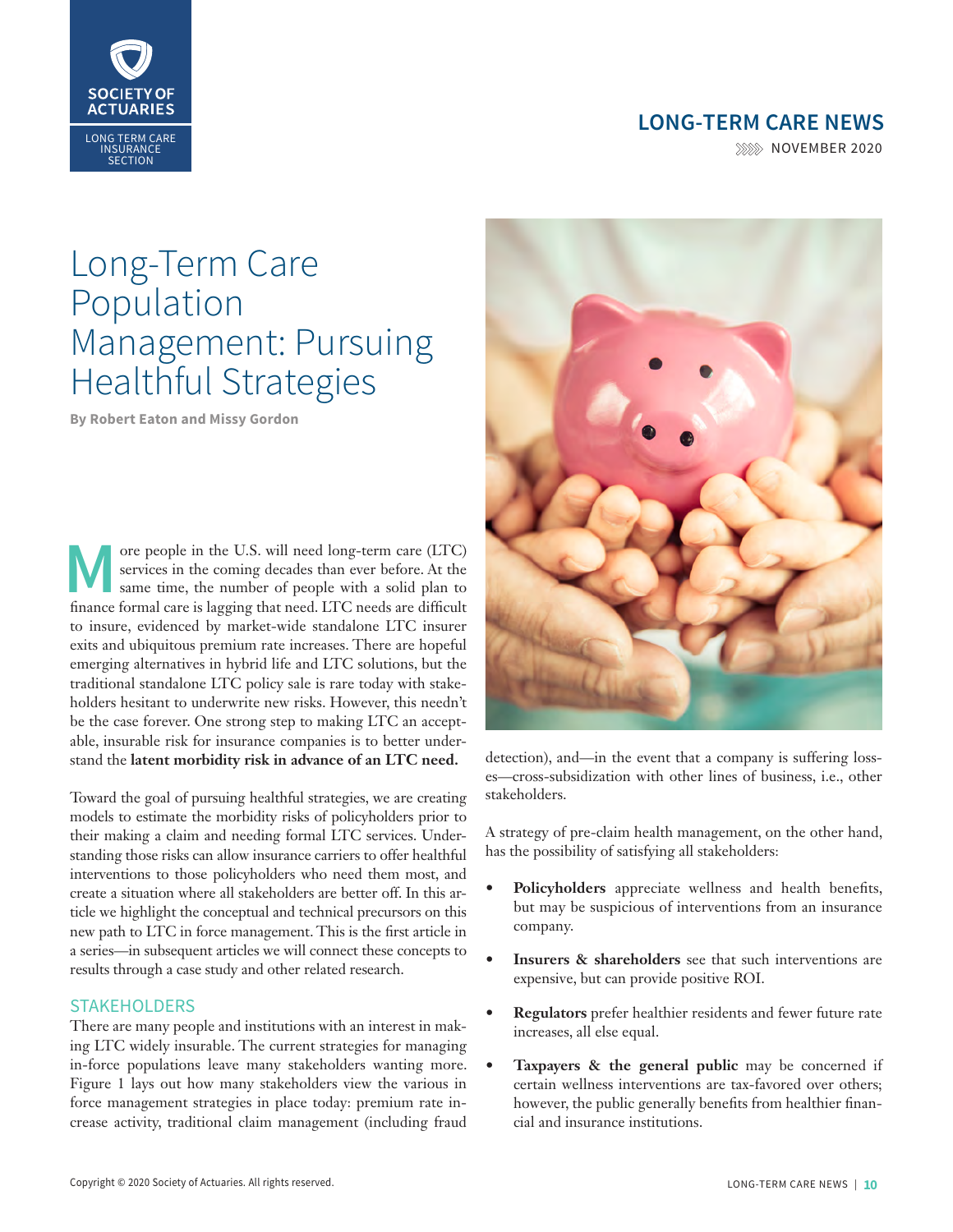| Figure 1                                                                    |  |  |  |  |
|-----------------------------------------------------------------------------|--|--|--|--|
| Stakeholders' View of the Various In Force Management Strategies magnifying |  |  |  |  |

|                               |                                                                                                                                         |                                                                                                        |                                                                                                                | f                                                                                                          |  |  |
|-------------------------------|-----------------------------------------------------------------------------------------------------------------------------------------|--------------------------------------------------------------------------------------------------------|----------------------------------------------------------------------------------------------------------------|------------------------------------------------------------------------------------------------------------|--|--|
|                               | <b>Premium rate increases</b>                                                                                                           | <b>Traditional claim management</b>                                                                    | <b>Cross-Subsidizing</b>                                                                                       | Pre-claim health management                                                                                |  |  |
| Policyholders                 | • Financial strain<br>• Reduced benefits                                                                                                | • Benefit from appropriate<br>claims paid<br>• Reduction in fraud<br>• Greater hurdles to file a claim | • Policyholders receiving<br>the subsidy benefit at the<br>expense of other policy-<br>holders or shareholders | • Appreciate wellness and health<br>benefits<br>• Suspicious of interventions<br>from an insurance company |  |  |
| Insurers &<br>shareholders    | • Higher revenues<br>• Less financial strain<br>• Administratively<br>burdensome                                                        | • Expensive / administratively<br>cumbersome<br>• Premiums kept reasonable                             | • Prefer self-sustaining<br>business                                                                           | • Positive ROIs<br>• Expensive upfront costs                                                               |  |  |
| Regulators                    | • Time consuming<br>• Nationwide inconsistency<br>• Politicization                                                                      | • Want legitimate claims paid<br>. Don't want claimants overbur-<br>dened with process                 | • Prefer self-sustaining<br>business<br>• Multi-line insurers may be<br>less fragile                           | • Healthier residents<br>• Fewer future rate increases                                                     |  |  |
| Taxpayers & general<br>public | • Sense that insurers are<br>not accepting the risk they<br>wrote<br>• (Indirectly) Higher life /<br>health premiums upon<br>insolvency | • Generally accept claim man-<br>agement as needed to keep<br>costs reasonable                         | • Neutral                                                                                                      | • Tax-favoring is politically<br>difficult<br>• General benefits from healthier<br>institutions            |  |  |

Thus far, only a handful of traditional LTCI carriers have engaged in extensive pre-claim health management strategies. The difficulty lies in demonstrating that such strategies are fiscally responsible, compliant with applicable laws and regulations, and that they provide overall value. Through this series of articles we will address these considerations as part of the overall business case for proactive LTC in force management.

## CURRENT APPROACHES TO LTC IN-FORCE MANAGEMENT

Most LTC carriers currently manage policyholders already on claim to ensure that they are receiving appropriate benefits. After claim adjudication and determining eligibility, an insurer will assign a case manager. The case manager develops a plan of care, documenting the services that the insured will receive.

LTC insurers monitor incoming and previously approved claims for evidence of fraud, waste, and abuse. Some claims will be denied because the policyholder is not (yet) eligible for benefits. Even if a claim is appropriately denied, the process may lead to litigation or contribute to an unfavorable perception of an insurance company and reputational risk.

In addition to active claim management, LTC insurers manage in-force blocks of business through implementing premium rate increases. While rate increases are needed to maintain an insurer's financial health and ensure that they can pay every claim

dollar promised to policyholders, these increases can garner negative reactions from policyholders and regulators.

In contrast with premium rate increases and fraud, waste, and abuse detection, some insurers are considering initiatives that help existing claimants age in place. These initiatives aim to sustain a policyholder's health and prevent or postpone their entry to a facility. Ideally, the initiatives are beneficial for all parties: most insureds wish to age in place, and insurers hope to keep claimants in lower-cost care settings.

# A PROACTIVE APPROACH

The primary goal of managing an active population—those not on claim—is to improve wellness or health, and to reduce future costs by delaying or preventing claims. Some claims, such as those for cognitive disabilities, may not be preventable, but may be delayable with an appropriate intervention. Other claims, such as those due to acute events such as falls, may be entirely preventable. This preventive approach is similar to disease management programs in traditional health insurance. Disease management programs focus on the early identification of members with chronic diseases to prevent or ameliorate the severity of a disease through interventions.

Many stakeholders stand to benefit from successfully translating this concept to LTC insurance: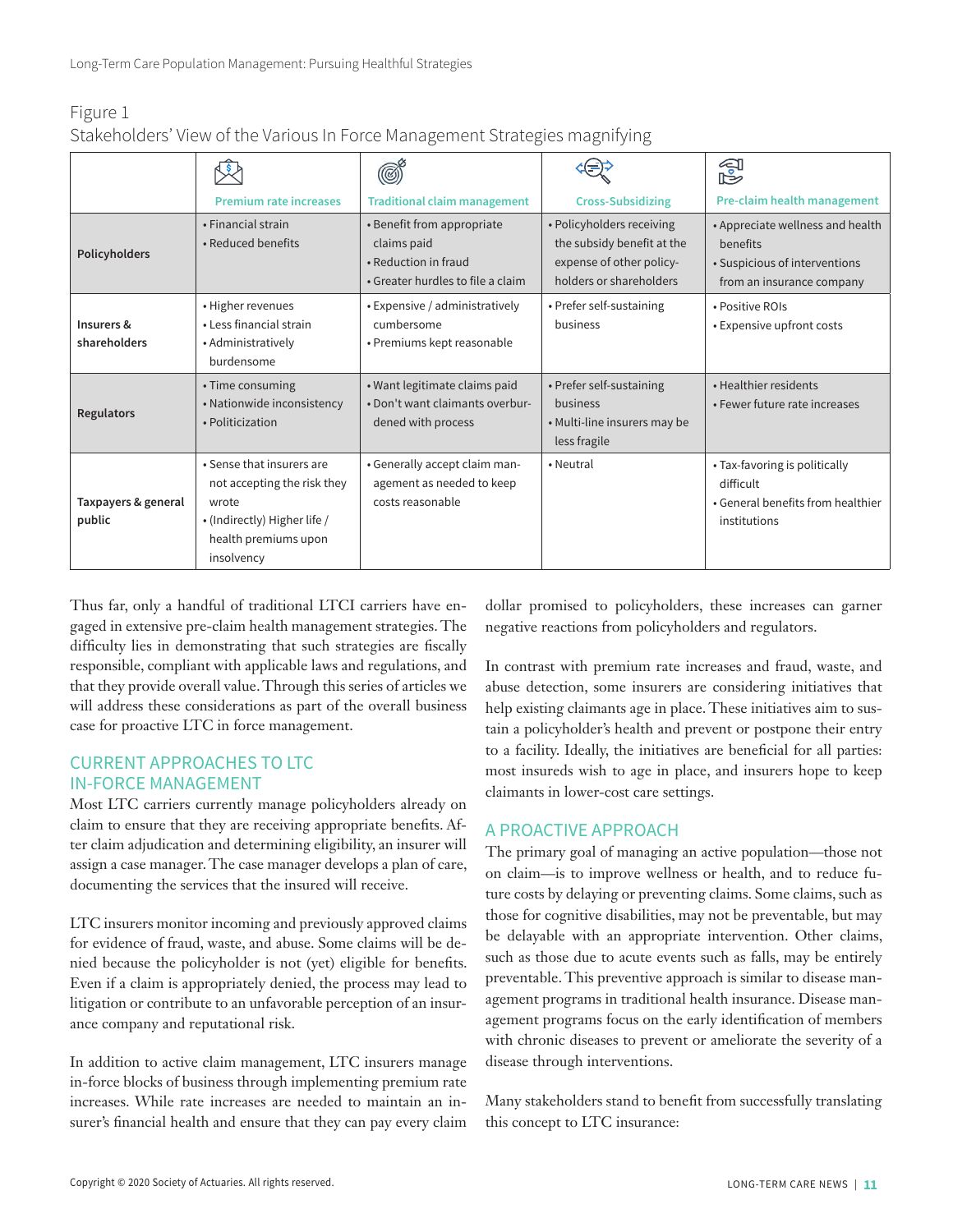- Insureds may see improvements in health and wellness, and age in place longer;
- carriers stand to reduce claims and increase net operating income;
- delayed claims may generate savings for the carrier by allowing reserves to accrue more investment income, funding other claims;
- these efforts may partially mitigate the need for future rate increases; and
- carriers may employ these interventions to manage LTC morbidity on the back-end for other products such as group life and/or annuity combination products that may have had limited opportunity to manage risk on the front-end due to limited underwriting.

In addition to these stakeholder benefits, as the goal of these programs is not only to reduce cost, but also to improve policyholder health, they can generate goodwill towards the carriers from other stakeholders including insureds and regulators. Further, if these initiatives are impactful, they may influence actual LTC morbidity.

Conducting any sort of wellness initiative is likely outside of an LTC insurer's traditional domain. These initiatives can also be costly, particularly when applied to large groups of people that have a relatively small portion at risk of claim. Insurers who focus and prioritize wellness initiatives on those policyholders who need them most, and who are the most likely to go on LTC claim in the near future, stand the greatest chance of earning a positive return on their investment. Building predictive models that focus on the near-term risk that consider current information about the individual can help carriers achieve this goal.

## BUILDING A MODEL

Traditional LTC actuarial models project claims for 50+ years and rely on the reasonableness of long-term projected experience. These models usually use deterministic assumptions across a handful of variables, a method that is appropriate for these long-duration forecasts given the amount and quality of historical data and constraints of the projection platforms. Unfortunately, these long-term models often sacrifice short-term accuracy due to limits in the traditional variables and characteristics. For instance, long-term projections may use a policyholder's marital status at the time of issue, but this status actually changes over the life of the policyholder. A short-term model could instead use the insured's current marital status.

Recently, insurers and others in the LTC space have shifted focus on near-term experience projections for LTC policies. By developing highly predictive short-term models, insurers may be able to use these results to actively manage their in force population by identifying those that are most at risk and prioritizing them for intervention and preventive initiatives. These models are different from traditional models: they use predictive analytics to focus on short-term predictions using as inputs current information from alternative data fields and sources. Often the focus is on predicting the likelihood of a claim event, or assigning risk scores or tiers, rather than a full projection of experience over the insured's lifetime. Generally these types of models are initially rules-based and are then enhanced over time through a feedback loop that considers the impact of the interventions. Companies providing the wellness outreach are well-positioned to help with data collection and feedback for these models.

Because the models project short-term experience, they are based on predictive variables related to an insured's current state. This allows the models to consider several other variables that may not be viable for a long-term projection. These additional variables may come from the carrier, be available from public sources, or purchased from third-party data vendors. There are many vendors that aggregate data for consumer marketing purposes, and this information may be useful for early identification of claims. Third-party data vendors track many demographic, socio-economic, and consumer statistics that are generally not available to insurers, but may be predictive of future LTC experience. These variables can give short-term models better insight on an insured's status today versus traditional projection variables that often use an insured's status from when they purchased the policy. While some of these statistics may not be viable for a long-term projection, they could be very useful for a short-term projection where they can reasonably be assumed to remain static.

For example, we know that the death of a spouse raises mortality and morbidity of an LTC policyholder. Third-party data vendors not only track this event, but also how long it's been since a spouse has died. Several other potentially predictive data fields are also available, such as an indicator identifying whether someone lives alone or with family. This data can be attached at an individual-level or it can be aggregated/summarized and attached at a higher level, such as by geography. Additionally, pharmacy data from third-party sources may also provide predictive information: certain medications may be indicative of declines in cognitive ability (dementia or Alzheimer's) or increases in frailty (osteoporosis).

## HANDLING SENSITIVE DATA

With all this new data that is available to us, it is important that we handle it securely and with care.

We should all be concerned about how third-parties use any of our personal data. Using this data for a good cause is a start, but that alone will not place LTC predictive modelers in compliance. We hear regular reports of data breaches from major companies with millions of people impacted. It is critical when using